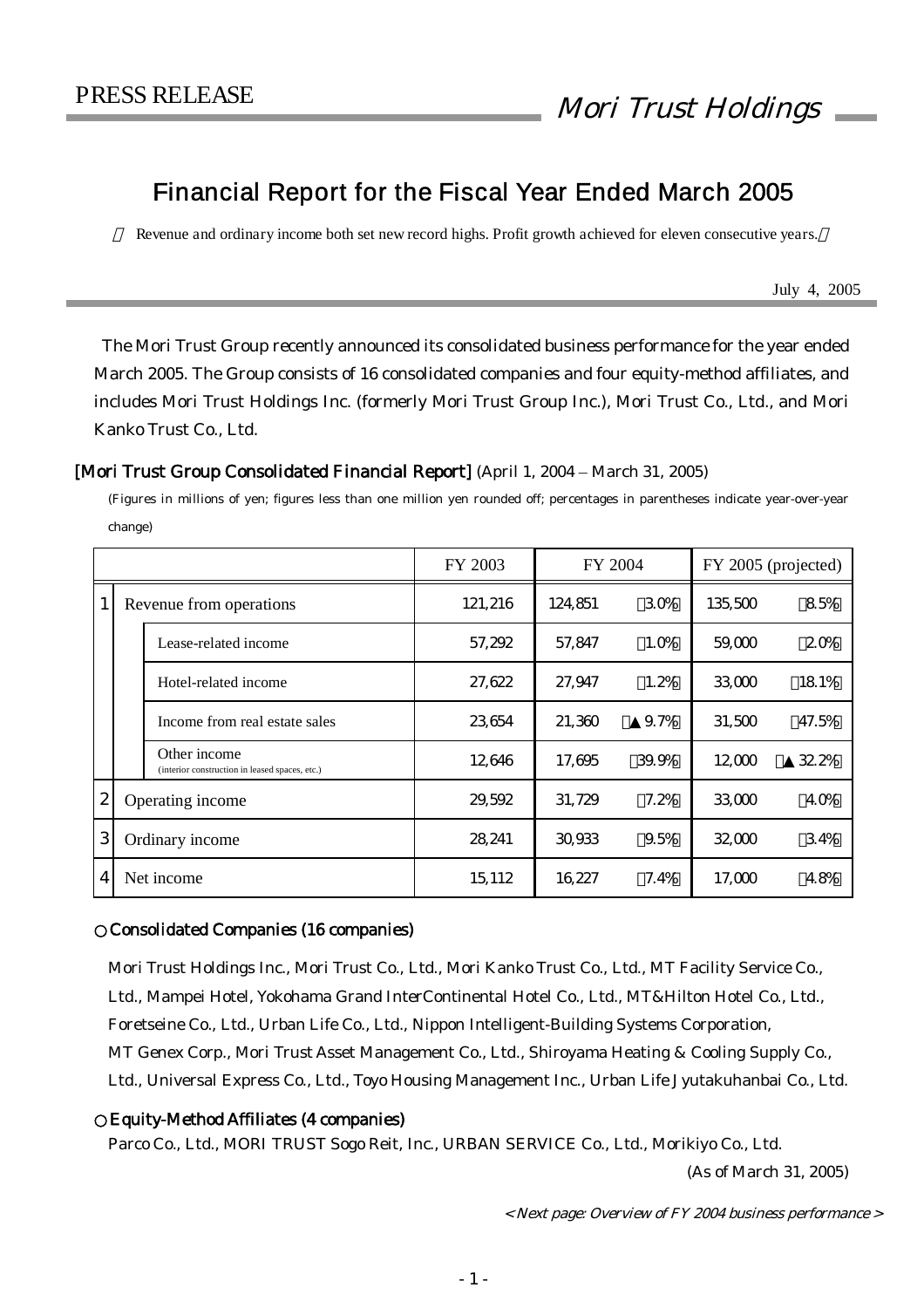#### Overview of FY 2004 business performance

Operating revenues and ordinary income both increased. Operating revenues registered a record high of ¥124.9 billion, an increase of 3.0% over the ¥121.2 billion stated the previous year. Ordinary income increased for the eleventh consecutive year since fiscal 1994, growing 9.5% from the previous year to ¥30.9 billion, a record high.

Looking at a breakdown of operating revenues, lease-related income increased 1.0% over the previous fiscal year to ¥57.8 billion. There was a decrease in operating space due to selling off leased buildings and lower revenues during construction related to large-scale remodeling, but the office market in central Tokyo picked up entering the second half of the year, causing vacancy rates to drop in large A-class buildings, the Company's mainstay business, and rent levels to trend upward. In addition, there were contributions from operating Marunouchi Trust Tower North for the full year and acquiring Akasakamitsuke MT Bldg. (formerly Tokyo Suntory Building). As a result, lease-related income for the term increased slightly.

Hotel-related income increased 1.2% over the previous fiscal year to ¥27.9 billion. The business environment was severe due to heightened competition in the hotel industry. However, new product development, including partial facilities remodeling at the Yokohama Grand InterContinental Hotel, proved successful, and the existing hotel business (Mori Kanko Trust, Mampei Hotel, Yokohama Grand InterContinental Hotel) was firm, owing in part to the contribution of membership sales for the Granforet Villa Gora Club, an upscale individual-membership resort club.

Real estate sales of ¥21.4 billion were recorded due to selling off certain property holdings, including the sale of Osaki MT Bldg. to the Mori Trust Sogo REIT. Such sales declined 9.7% from the previous year, which saw a large number of properties sold to real estate investment trusts.

Other income jumped 39.9% over the previous year to ¥17.7 billion, owing in large part to income from interior construction on leased spaces accompanying completion of the Tokyo Shiodome Building.

Ordinary income growing 9.5% over the previous fiscal year to ¥30.9 billion. In addition to the increase in operating income from higher operating revenues, interest payments were lower owing to further improvement in loan conditions and increased income from equity-method affiliates, among other factors.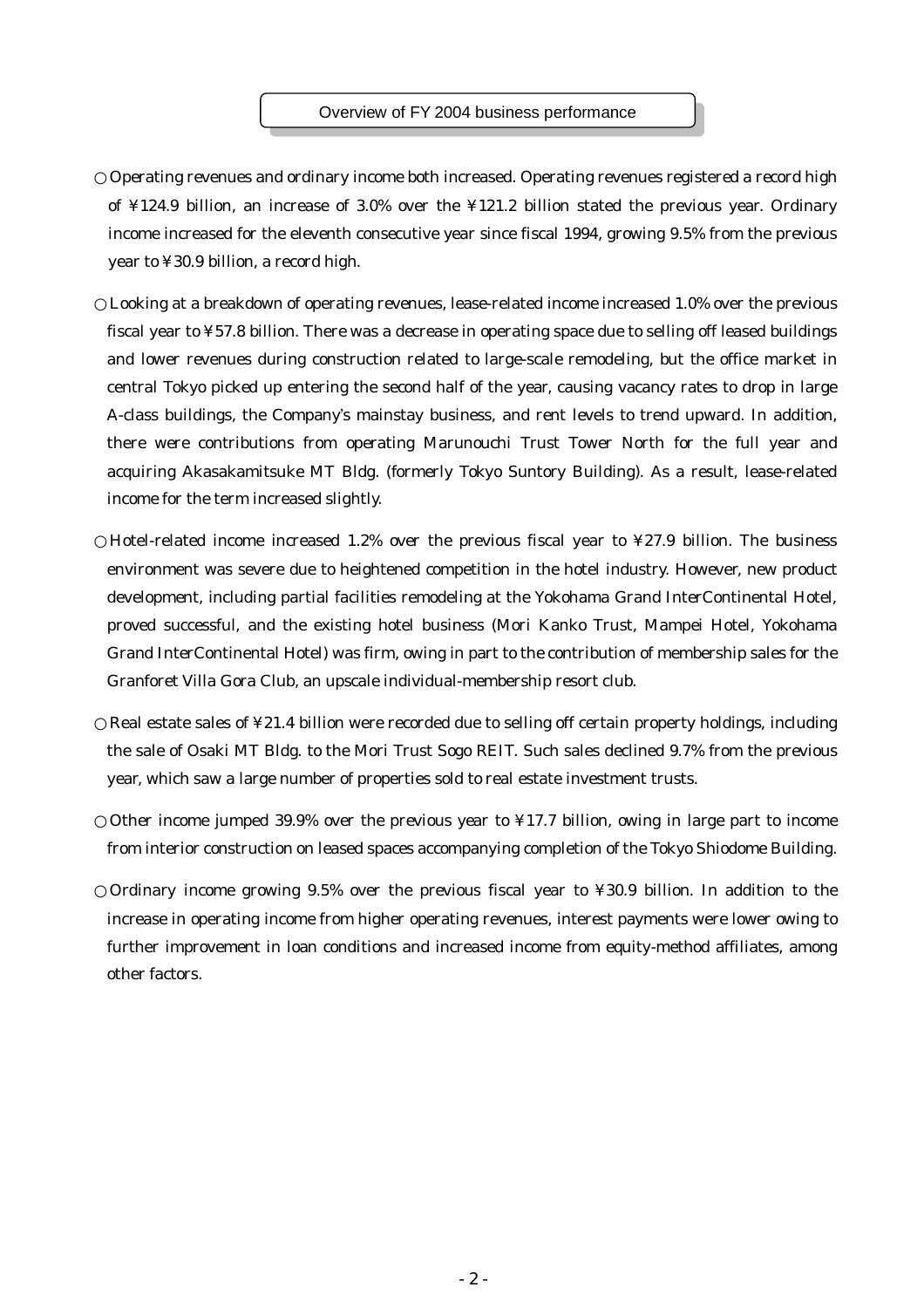The Company forecasts operating revenues for the year ending March 2006 at approximately ¥135.5 billion, which would constitute an increase of approximately ¥10.6 billion.

Looking at a breakdown of operating revenues, lease-related income is anticipated to increase to ¥59.0 billion because the office market is expected to be firm and the Tokyo Shiodome Building will be in operating for the full term.

Hotel-related income is projected to increase approximately ¥5.1 billion to ¥33.0 billion as the existing hotel business, which includes income from sales of memberships to the Granforet Villa Gora Club continuing on from the previous term, is expected to perform well and income is expected from the Conrad Tokyo, which opened July 1, 2005.

Income from real estate sales is projected to increase by approximately ¥10.1 billion to ¥31.5 billion. Urban Life Co., Ltd. is expected to be added to the scope of consolidation and income from sales of condominium units by Foretseine Co., Ltd is projected along with income from sales of other properties.

A normal year is expected in regard to other income as there will be no special factors such as the completion of a new building. Other income therefore is forecast to decrease by ¥5.7 billion to ¥12.0 billion.

Operating income, ordinary income, and net income are projected to increase alongside the increase in operating revenues as no special changes are forecast.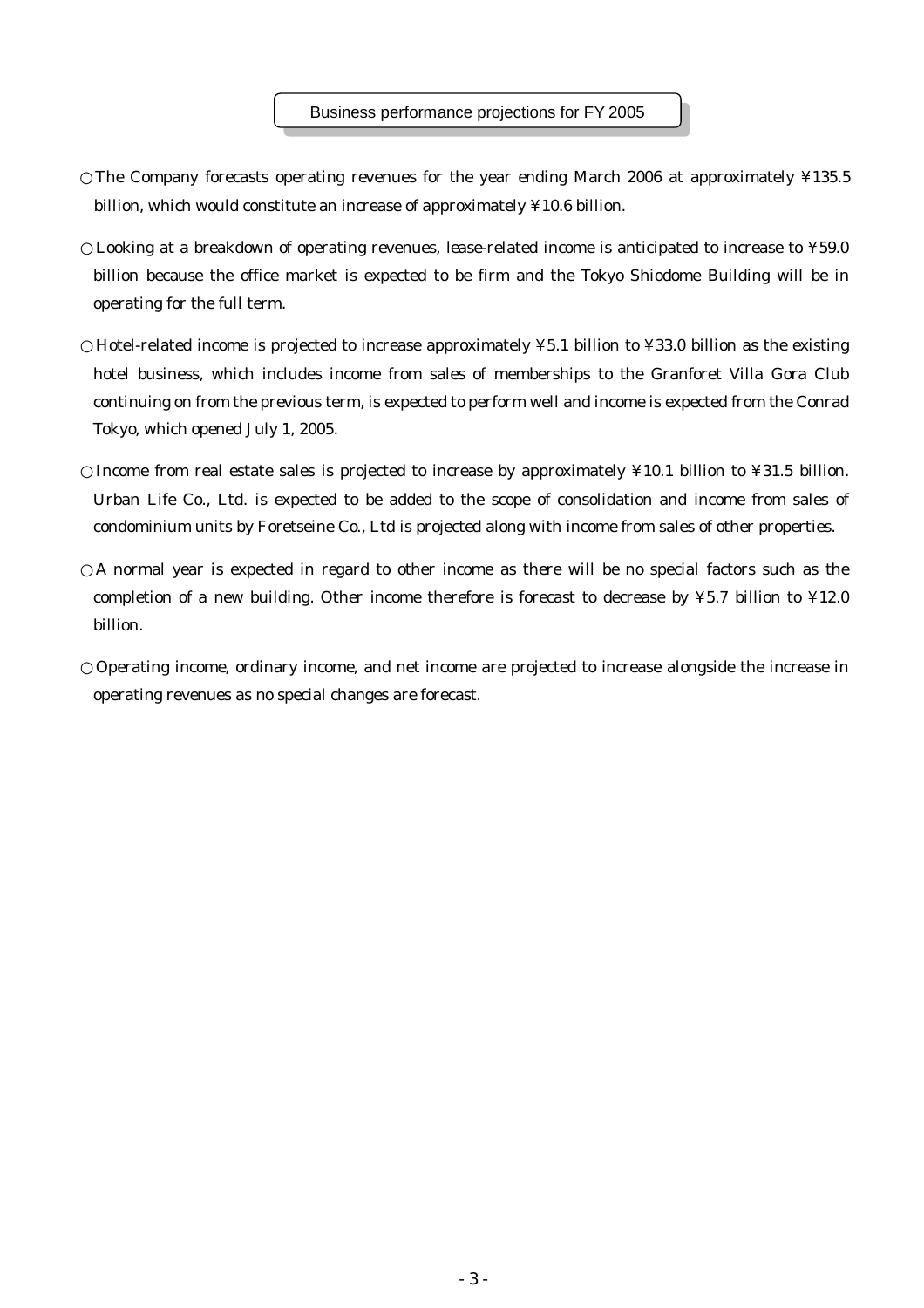#### FY 2004 business summary

In October 2004 Mori Trust acquired 50.68% voting rights in Urban Life Co., Ltd. by purchasing additional shares in the company. Mori Trust was already the company's largest shareholder. This was part of Mori Trust's efforts to strengthen its upscale condominium business, as Urban Life has a track record in this business in the Kansai area. With the acquisition, Urban Life changed from an equity-method affiliate of Mori Trust to a consolidated subsidiary.

In October 2004 Mori Trust established MT&Hilton Hotel Co., Ltd. to manage the Conrad Tokyo, which opened in the Tokyo Shiodome Building July 1. 2005.

In December 2004 Foretseine Co., Ltd began construction on Foretseine Meguro Tairamachi in the Tairamachi area of Meguro Ward, Tokyo. The new construction will be the second upscale condominium developed under the Foretseine brand, which is based on the concept of providing low-rise, upscale residences surrounded by nature.

In January 2005 the Tokyo Shiodome Building was completed with 100% of the building in operation. The building was developed by Mori Trust and Sumitomo Realty & Development Co., Ltd. in an area with a full view of the Tokyo waterfront. It faces the Hamarikyu Garden, which features a rich natural setting being in the Tokyo Shiodome Redevelopment Zone.

Pedi Shiodome, which is a commercial facilities zone in the Tokyo Shiodome Building developed jointly by Mori Trust and Parco Co., Ltd., opened in February 2005.

In February 2005 Mori Kanko Trust completed construction on the Granforet Villa Gora Club, an upscale individual-membership resort club with a Banyan Tree spa, an Asian spa of surpassing quality. The club was developed around the theme of healing in connection with nature. It opened March 31.

In February 2005 Mori Kanko Trust completed a novel, modern wedding facility, Water Forest. It was developed in the Hotel Laforet Biwako on the theme of "A New York Wedding," and opened in March 2005.

In March 2005 Mori Trust acquired 800,000 shares (7.15% of shares outstanding) in Himaraya Co., Ltd. (president: Yusaku Komori), a general sporting goods retail chain based in Gifu, Gifu Prefecture, establishing a business and equity alliance with the company.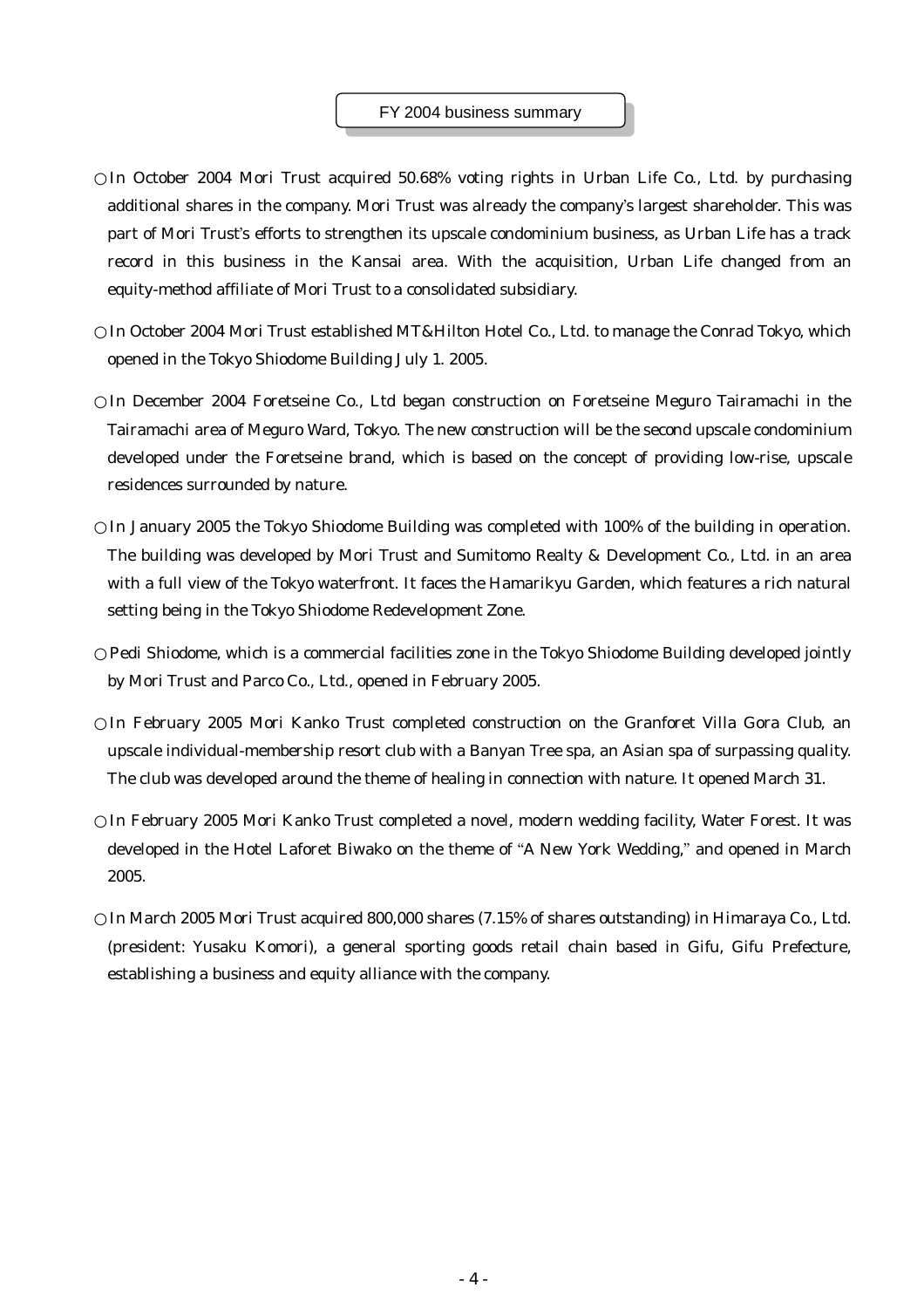In April 2005 Mori Trust, in partnership with JTB Corp. (head office: Shinagawa-ku, Tokyo; president: Takashi Sasaki) and its group companies, launched a plan to rebuild the Hotel Sunroute Tokyo as the Hotel Sunroute Shinjuku (provisional name) and establish it as the flagship hotel in the Sunroute hotel chain. The new hotel is scheduled to open in the fall of 2007.

In April 2005 Urban Life began sales of units in Urban Life Midosuji Honmachi Tower, a super high-rise earthquake-resistant condominium tower with 33 aboveground floors. The building is in a favorable location just one minute by foot from Osaka's Honmachi Station, on the Midosuji Line.

In May 2005 Foretseine started construction on Foretseine Azabu Nagasaka, which is slated to be the third building in the Foretseine brand series of upscale condominiums in which the company is involved. Construction on the condominium is scheduled to be completed in September 2006.

In June 2005 Mori Trust acquired 5, 980 shares of new stock issued by Foretseine for a capital infusion, bringing Mori Trust's holding in the company to 80.36%. This move was part of Mori Trust's efforts to strengthen its position in the upscale condominium market. Foretseine's project development activities are specialized in developing residence condominiums in exclusive areas of central Tokyo.

The Conrad Tokyo opened in July 2005. It is the East Asian flagship for the Conrad brand of luxury hotels, which are operated by the Hilton Group, a world-class hotel chain. MT&Hilton Hotel will manage the hotel.

Mori Trust plans to begin construction in August 2005 on the Marunouchi Trust Tower Main Building, the second building in the Marunouchi Trust Tower project, which is being developed on land adjacent to Tokyo Station based on the concept "Grand Central." The tower will be a super high-rise, complex building with offices, a hotel, and commercial facilities. Plans call for the tower, which matches the character of central Tokyo, to function as a base for global business, tourism assistance, and international exchange. The project has been approved as a special urban renewal zone by the city of Tokyo. Construction on the project is scheduled to be completed in March 2008.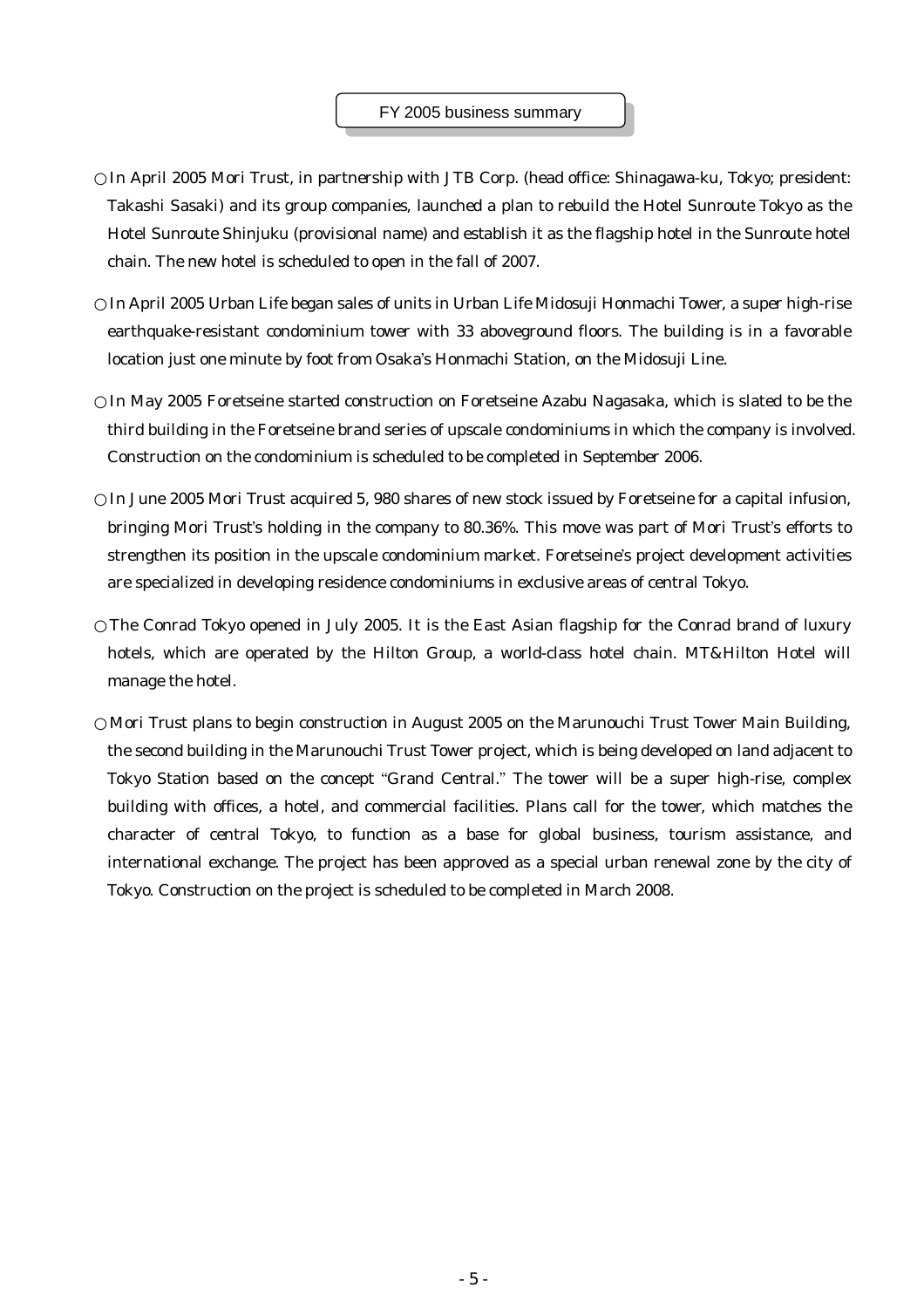# **Reference**

Property Overview

Mori Trust Properties

■ Marunouchi Trust Tower North and Main

| Location                  | 1 Marunouchi, Chiyoda-ku, Tokyo |                         |  |  |
|---------------------------|---------------------------------|-------------------------|--|--|
| Lot Area                  | 12,026.77                       |                         |  |  |
|                           | Main Building & North           |                         |  |  |
| <b>Total Floor Area</b>   | Approx. 181,000                 |                         |  |  |
|                           | Main Building & North           |                         |  |  |
|                           | North                           | Main                    |  |  |
| Number of Floors          | 19 aboveground floors;          | 37 aboveground floors;  |  |  |
|                           | 3 belowground floors            | 4 belowground floors    |  |  |
| <b>Total Floor Area</b>   | Approx. 65,000                  | Approx. 116,000         |  |  |
| <b>Uses</b>               | <b>Offices, Stores</b>          | Offices, Hotel, Stores, |  |  |
|                           |                                 | Tourist information     |  |  |
|                           |                                 | center                  |  |  |
| <b>Building Completed</b> | September 2003                  | March 2008              |  |  |
|                           |                                 | (scheduled)             |  |  |

■ Akasakamitsuke MT Bldg. (formerly Tokyo Suntory Building)

| Location                  | 1 Motoakasaka, Minato-ku, Tokyo             |
|---------------------------|---------------------------------------------|
| <b>Number of Floors</b>   | 12 aboveground floors; 2 belowground floors |
| Lot Area                  | 2.222.96                                    |
| <b>Total Floor Area</b>   | 17,171.15                                   |
| <b>Building Completed</b> | February 1975                               |

■ Tokyo Shiodome Building

| Location                  | 1 Higashi-Shimbashi, Minato-ku, Tokyo |
|---------------------------|---------------------------------------|
| <b>Number of Floors</b>   | 37 aboveground floors;                |
|                           | 4 belowground floors                  |
| Lot Area                  | 17,847.67                             |
| <b>Total Floor Area</b>   | 190,256.92                            |
| <b>Uses</b>               | Offices, Hotel, Commercial facilities |
| <b>Building Completed</b> | January 2005                          |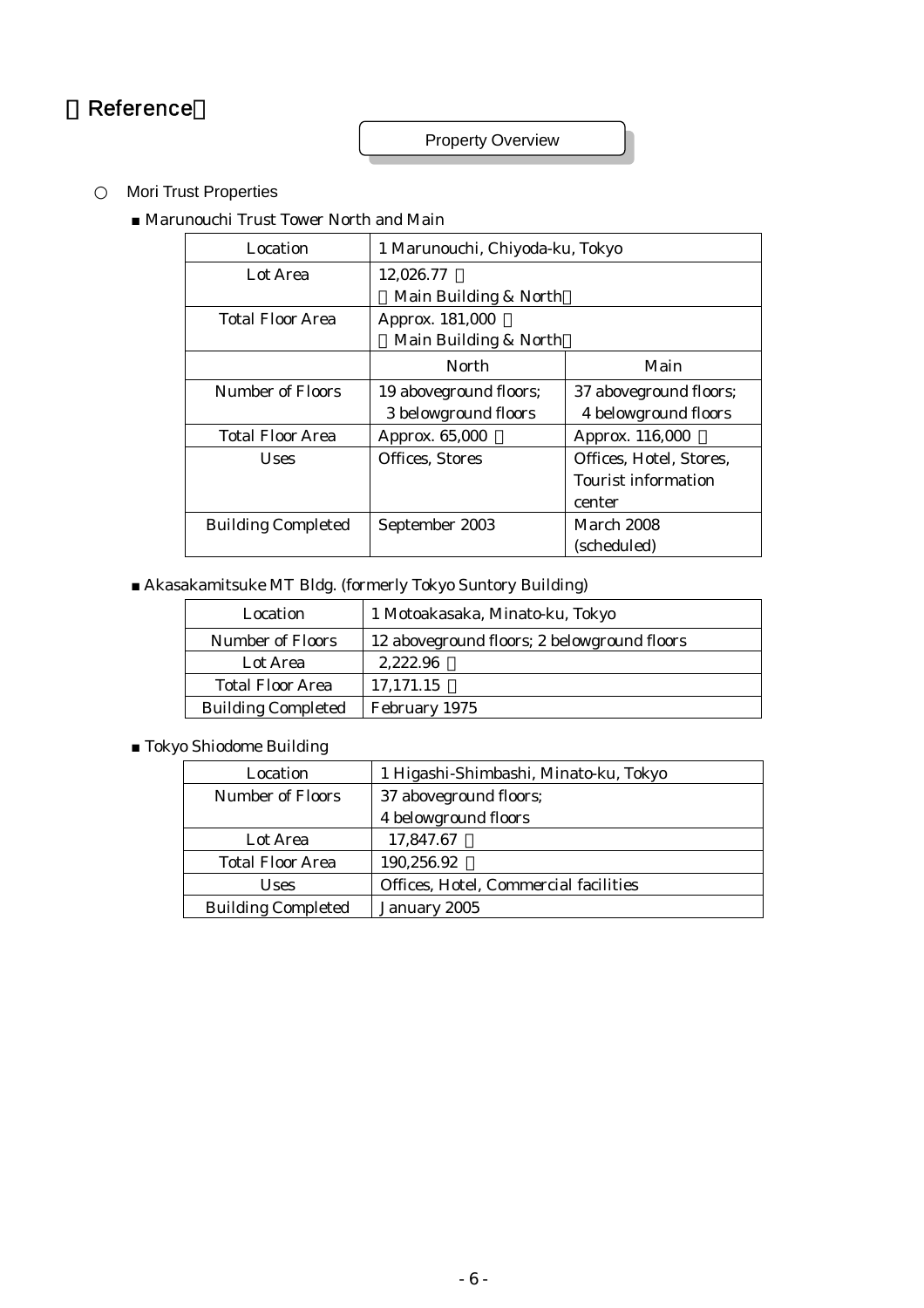# ■ Conrad Tokyo

| Location                | 1 Higashi-Shimbashi, Minato-ku, Tokyo              |  |
|-------------------------|----------------------------------------------------|--|
|                         | Tokyo Shiodome Building 28th - 37th floors;        |  |
|                         | Annex 1st, 2nd floors                              |  |
| <b>Total Floor Area</b> | Approx. 37,000<br>hotel portion                    |  |
| <b>Guest Rooms</b>      | 290 rooms including 68 suites                      |  |
| <b>Facilities</b>       | Guest rooms $(30th - 37th$ floors)                 |  |
|                         | Restaurants (Modern French, Japanese, Chinese)     |  |
|                         | Bar and lounge, meeting rooms, lifestyle and cigar |  |
|                         | shop $(28th fl.)$                                  |  |
|                         | Spa and fitness room (29th fl.)                    |  |
|                         | Wedding chapel, banquet hall, beauty salon (Annex  |  |
|                         | 1st, 2nd floors)                                   |  |
| Opened                  | July 1, 2005                                       |  |

## ■ Pedi Shiodome

| 1 Higashi-Shimbashi, Minato-ku, Tokyo<br>Location |                                                     |
|---------------------------------------------------|-----------------------------------------------------|
|                                                   | Tokyo Shiodome Building B2, B1, 2nd floors          |
| <b>Operating Space</b>                            | Approx. 4,500                                       |
| <b>Stores</b>                                     | 25stores (5 goods; 15 eating & drinking; 5 service) |
| Opened                                            | <b>February 16, 2005</b>                            |

# ■ Hotel Sunroute Shinjuku (provisional)

| Location                 | 2 Yoyogi, Shibuya-ku, Tokyo      |
|--------------------------|----------------------------------|
| <b>Number of Floors</b>  | 14 aboveground floors,           |
|                          | 1 belowground floor              |
| Lot Area                 | 3,175.30                         |
| <b>Total Floor Area</b>  | 21,338.78                        |
| <b>Guest Rooms</b>       | 624 rooms 480 singles; 144 twins |
| <b>Scheduled Opening</b> | <b>Fall 2007</b>                 |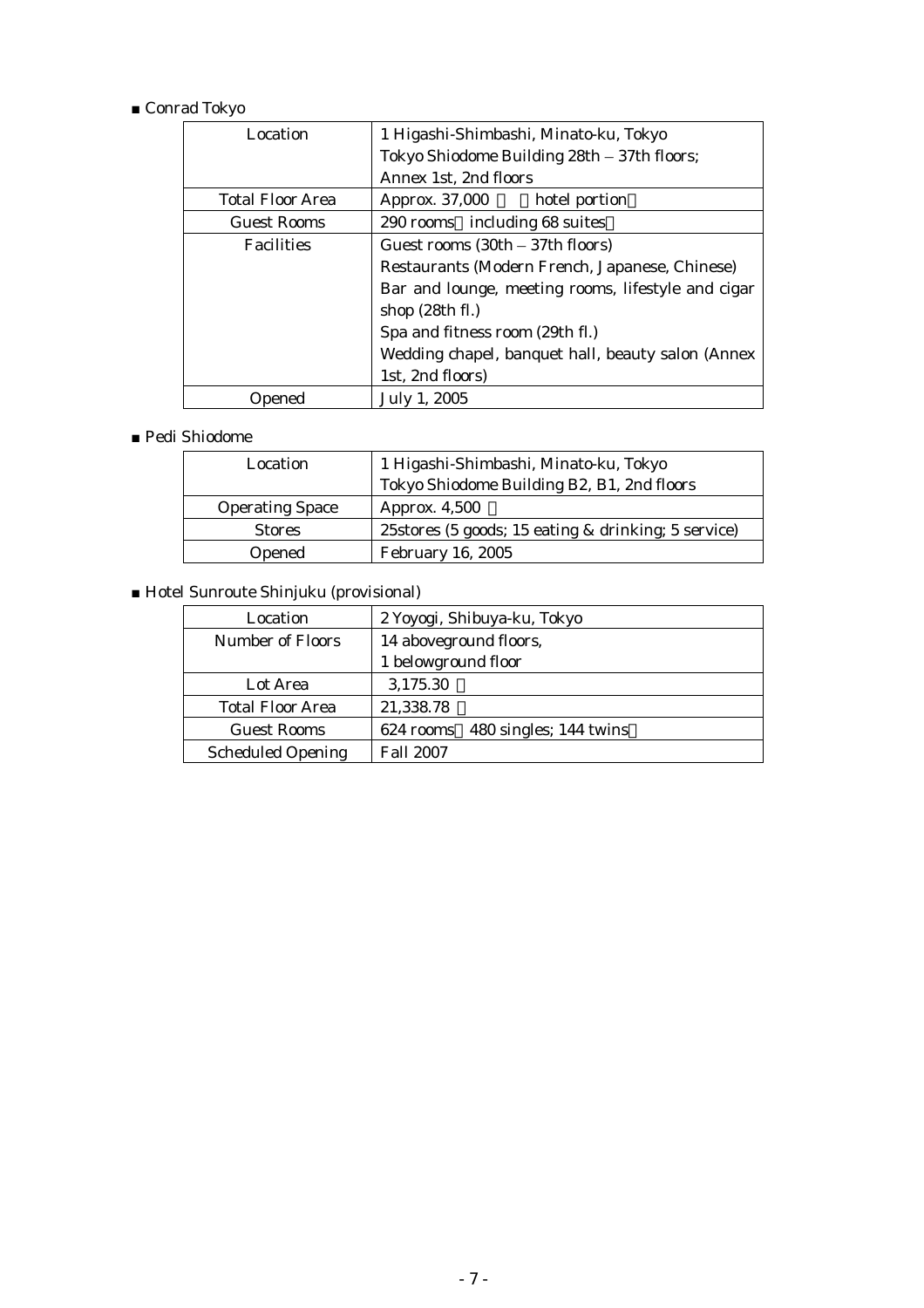# Mori Kanko Trust Properties

■ Granforet Villa Gora Club

| Location                                         | Gora, Hakone-machi, Ashigara-gun, |
|--------------------------------------------------|-----------------------------------|
|                                                  | Kanagawa Prefecture               |
| <b>Number of Floors</b><br>5 aboveground floors; |                                   |
|                                                  | 2 belowground floors              |
| Lot Area                                         | 5,951.63                          |
| <b>Total Floor Area</b>                          | 14,040.72                         |
| <b>Guest Rooms</b>                               | 80 rooms                          |
| <b>Building Completed</b>                        | February 2005                     |

### ■ Water Forest

| Location                  | Imahama-cho, Moriyama-shi, Shiga Prefecture |
|---------------------------|---------------------------------------------|
|                           | (in Laforet Biwako)                         |
| <b>Number of Floors</b>   | 2 aboveground floors                        |
| <b>Total Floor Area</b>   | 1,286.02                                    |
| <b>Facilities</b>         | Chapel, 2 banquet halls                     |
| <b>Building Completed</b> | February 2005                               |

# Foretseine Properties

■ Foretseine Meguro Tairamachi

| Location                    | 1 Tairamachi, Meguro-ku, Tokyo |
|-----------------------------|--------------------------------|
| <b>Number of Floors</b>     | 3 aboveground floors;          |
|                             | 1 belowground floor            |
| <b>Total Floor Area</b>     | 6,167.32                       |
| <b>Units</b>                | 30 units                       |
| <b>Scheduled Completion</b> | <b>March 2006</b>              |

■ Foretseine Azabu Nagasaka

| Location                    | Azabu Nagasaka-cho, Minato-ku, Tokyo |
|-----------------------------|--------------------------------------|
| Number of Floors            | 5 aboveground floors;                |
|                             | 1 belowground floor                  |
| <b>Total Floor Area</b>     | 2,969.93                             |
| Units                       | 13 units                             |
| <b>Scheduled Completion</b> | September 2006                       |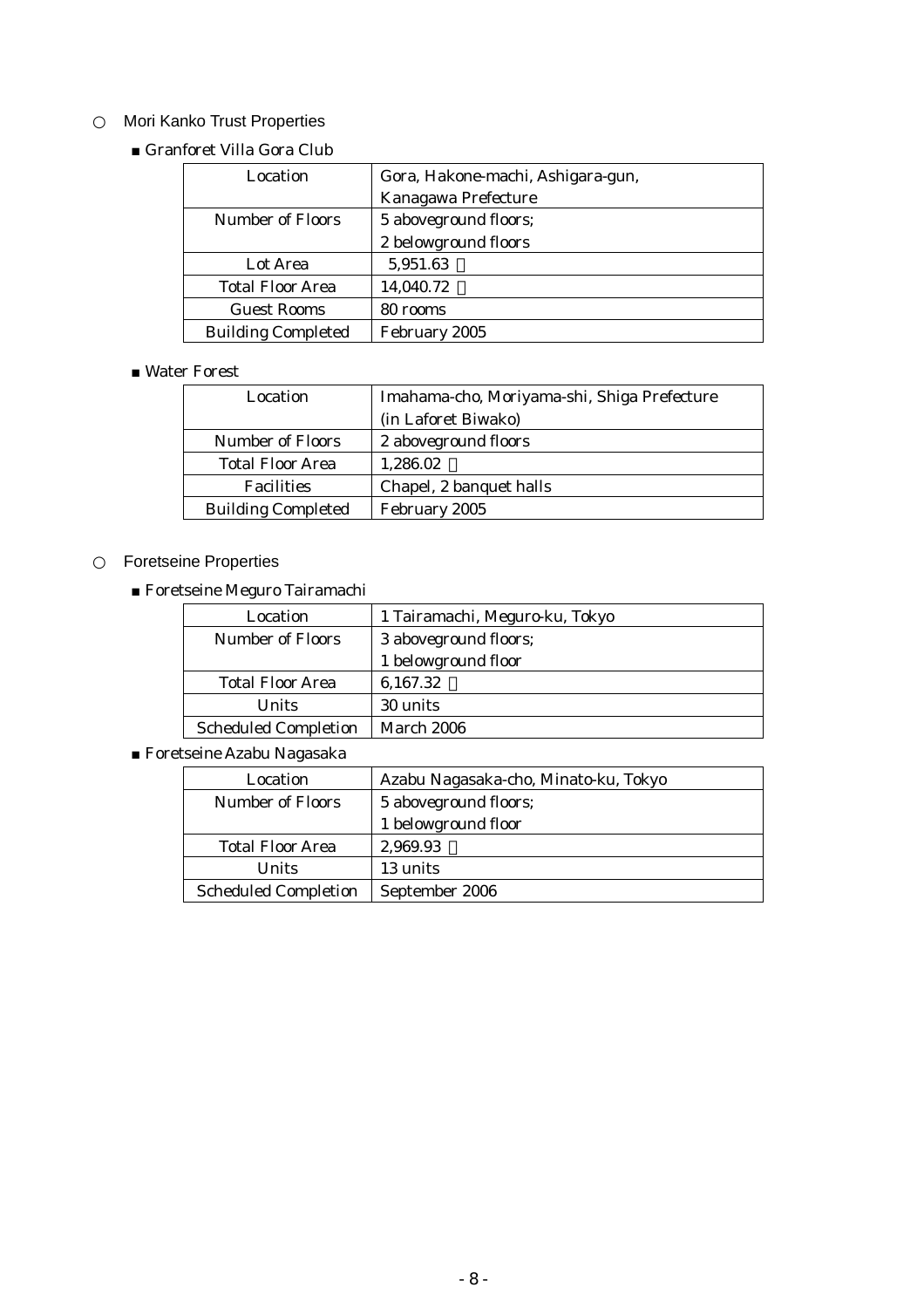#### Urban Life Properties

| Location                    | 3 Minami Honmachi, Chuo-ku, Osaka-shi, Osaka |
|-----------------------------|----------------------------------------------|
| Number of Floors            | 33 aboveground floors                        |
| <b>Structure</b>            | Seismic isolation structure                  |
| <b>Total Floor Area</b>     | 12,266.87                                    |
| <b>Units</b>                | 115 units                                    |
| <b>Scheduled Completion</b> | March 2007                                   |

#### ■ Urban Life Midosuji Honmachi Tower

Mori Trust Group: Total floor area leased or managed

## Leased or managed facilities (as of July 2005)

Leased buildings: Approx. 1,370,000 (61 buildings) Hotels: 17 hotels (Approx. 3,120 guest rooms) (Laforet Clubs in 13 locations, Granforet Villa Gora Club, Mampei Hotel, Yokohama Grand InterContinental Hotel, Conrad Tokyo)

Total floor area | Approx. 1,660,000